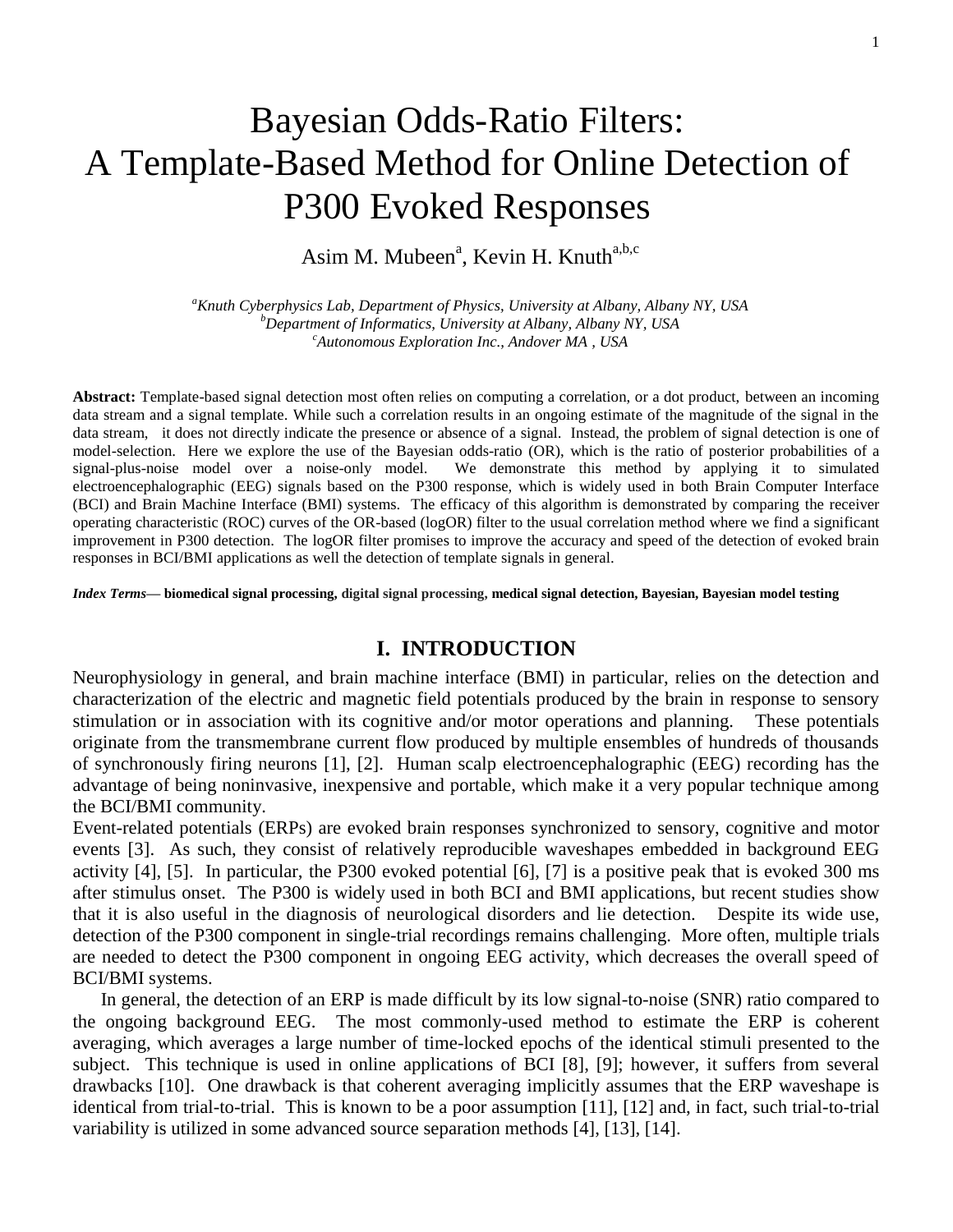Several detection methods work by correlating a template signal with the ongoing EEG. For example, the Woody filter [15], [16], performs a correlation by taking the dot product of the ongoing EEG signal with the signal template. Other correlation-based classification techniques like Pearson's correlation method (PCM), Fisher's linear discriminant (FLD), stepwise linear discriminant analysis (SWLDA), linear support vector machine (LSVM), and the Gaussian kernel support vector machine (GSVM) have been presented and compared [17], [18]. These methods, which convert the problem of detecting P300 into a binary search problem (P300 present or not-present), have been widely used in BCI applications. In this paper we present a Bayesian odds ratio-based (OR-based) technique, which relies on a signal template to detect the P300 response in ongoing EEG. The OR-based detection method is not specific to EEG signals and can be applied to any kind of template-based signal detection. The technique is demonstrated by applying it to synthetic P300 responses. We compare our results to the template correlation (dot product / Woody filter [16]) method and demonstrate efficacy by comparing the resulting receiver operating characteristic (ROC) curves [19], [20], [21].

## **II. THE LOG ODDS-RATIO FILTER**

### *A. Bayes' Theorem*

Bayes' theorem transforms the problem of signal detection into one of model selection where the probabilities of the considered models can be computed and compared. The posterior probability  $P(m|D,M,I)$  gives us the probability of the parameter values, *m*, of the model *M*, given the recorded data *D* and relevant prior information *I*

$$
P(m|D, M, I) = P(m|M, I) \frac{P(D|m, M, I)}{P(D|M, I)}.
$$
 (1)

The posterior probability  $P(m|D,M,I)$  depends on both the prior probability of the model parameter values  $P(m|M,I)$  and the data-dependent ratio of the likelihood of the data given the model and its specific model parameter values  $P(D|m, M, I)$  to the evidence  $P(D|M, I)$ , which represents the probability that the data could have resulted from the model irrespective of the specific model parameter values. Since summing the posterior probability over all possible model parameter values results in unity, we can write the evidence as

$$
P(D|M,I) = \int dm \ P(m|M,I) P(D|m,M,I), \tag{2}
$$

which demonstrates the reason that this quantity is also referred to as the marginal likelihood.

We consider the problem of signal detection as a model selection problem where we compare the evidence provided by the data given one model to the evidence of the data provided by the data given another model. As we are trying to detect the P300 signal from ongoing EEG activity, we will refer to the model  $M_N$  as noise-only (background EEG activity)

$$
M_N: \t x_m(t) = \eta_m(t), \t(3)
$$

where  $x_m(t)$  is the time series data recorded from the  $m^{\text{th}}$  electrode and  $\eta_m(t)$  is the time series of ongoing EEG activity recorded at each channel. We refer to such activity as noise and assume it to be independent in each channel.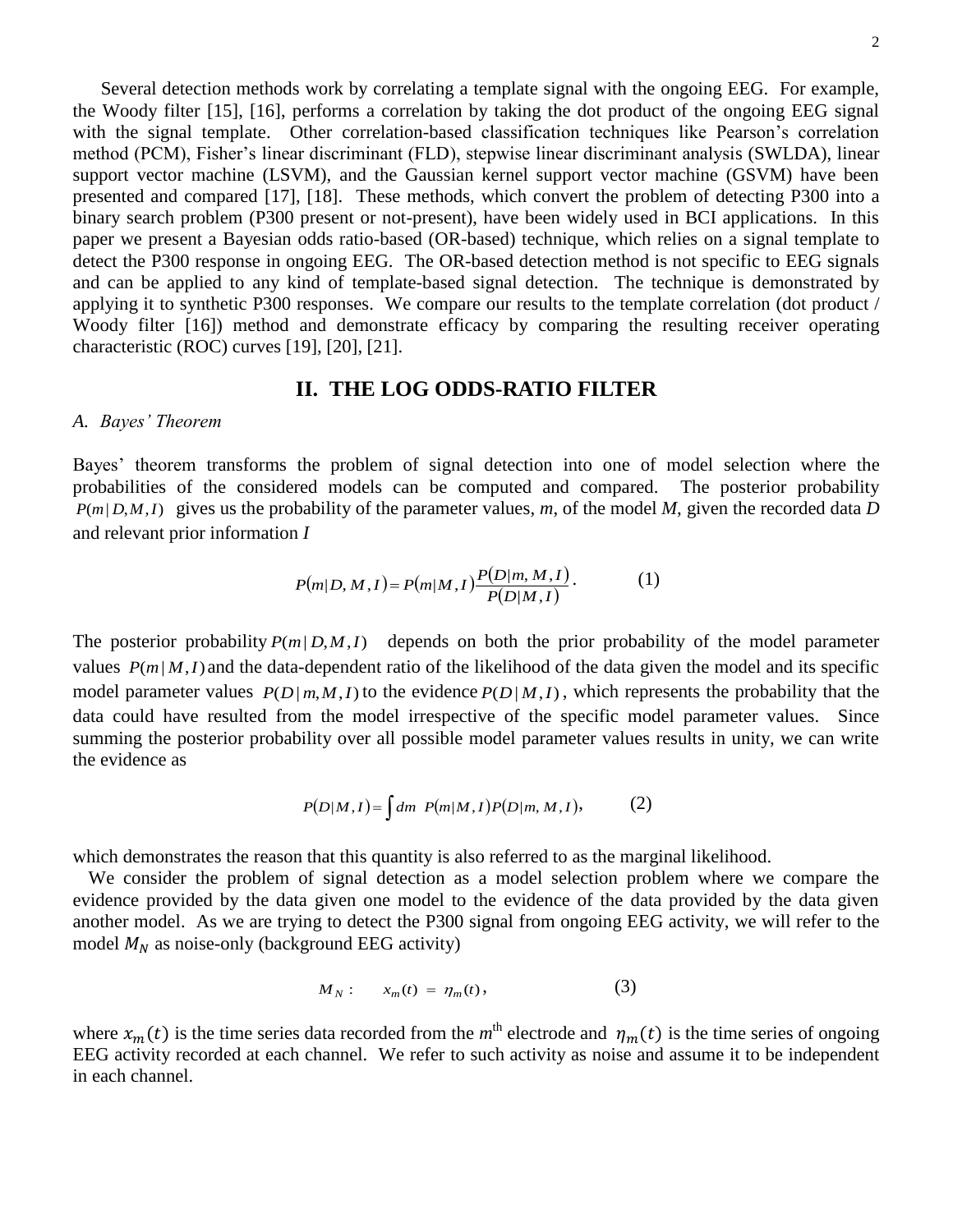3

Similarly, we refer to the model  $M_{S+N}$  as signal (P300) plus noise (background EEG activity) and write the model as

$$
M_{S+N}: \t x_m(t) = C_m \alpha s(t) + \eta_m(t), \t (4)
$$

where  $x_m(t)$  is the time series data recorded from the  $m^{\text{th}}$  electrode,  $C_m$  is the coefficient that couples the signal source to the  $m^{\text{th}}$  electrode,  $\alpha$  is the amplitude of the signal in the given trial. We assume that the coefficients  $C_m$  and the source signal waveshape  $s(t)$  are both known. The value of the single-trial amplitude parameter  $\alpha$  in the signal-plus-noise model is assumed to be between 0 and some maximum value *a*, so that  $0 \le \alpha \le a$ .

#### *B. Odds Ratio*

To compare the two models, we compute the odds ratio (*OR*), which is the ratio of the marginal likelihoods, or evidences, of each model. However, in this problem, the noise-only model  $M_N$  has no model parameters. So we compare the marginal likelihood of  $M_{S+N}$  to the likelihood  $M_N$ :

$$
OR = \frac{P(D \mid M_{S+N}, I)}{P(D \mid M_N, I)} = \frac{Z_{S+N}}{Z_N}
$$
(5)

where

$$
Z_N = P(D \, | \, M_N, I) = P(x(t) \, | \, C, \eta(t), I) \tag{6}
$$

And

$$
Z_{S+N} = P(D \mid M_{S+N}, I) = \int_{0}^{a} d\alpha \ P(\alpha \mid I) \ P(x(t) \mid C, \eta(t), \alpha, I) \tag{7}
$$

We assign a Gaussian likelihood to both models, and note that this does not necessarily mean that the noise is Gaussian, but rather that the expected squared deviation  $\sigma_{\eta}^2$  from the mean is a relevant quantity. We then have that (6) becomes

$$
Z_N = (2\pi\sigma_n^2)^{-MT/2} \exp\left[-\frac{1}{2\sigma_n^2} \left(\sum_{m=1}^M \sum_{t=1}^T (x_m(t))^2\right)\right]
$$
(8)

and that the likelihood term in (7) becomes

$$
P(x(t) | C, \eta(t), \alpha, I) = (2\pi\sigma_s^2)^{-MT/2} \exp \left[ -\frac{1}{2\sigma_s^2} \left( \sum_{m=1}^M \sum_{t=1}^T \left( x_m(t) - C_m \alpha s(t) + \eta_m(t) \right)^2 \right) \right] \tag{9}
$$

We also assume that the distribution of single-trial amplitudes  $\alpha$  is Gaussian with mean  $\alpha$  and variance  $\sigma_{\alpha}^2$ so that

$$
P(\alpha \mid I) = (2\pi\sigma_{\alpha}^{2})^{-1/2} \exp\left(-\frac{1}{2\sigma_{\alpha}^{2}}(\alpha - \hat{\alpha})^{2}\right) \quad (10)
$$

Applying the probability assignments in  $(9)$  and  $(10)$  to the integral in  $(7)$ , we find that

$$
Z_{S+N} = \frac{(2\pi\sigma_s^2)^{-MT/2}}{(2\pi\sigma_\alpha^2)^{1/2}} \exp\left[\left(\frac{1}{2\sigma_s^2}\right)\left(\frac{E^2}{D} - F\right)\right] \times \left[\frac{\sqrt{\pi}\sigma_s^2}{D}\right] \left[ erf\left(\frac{2\sigma_s^2(aD - E)}{D^2}\right) - erf\left(\frac{2E\sigma_s^2}{D^2}\right)\right] \tag{11}
$$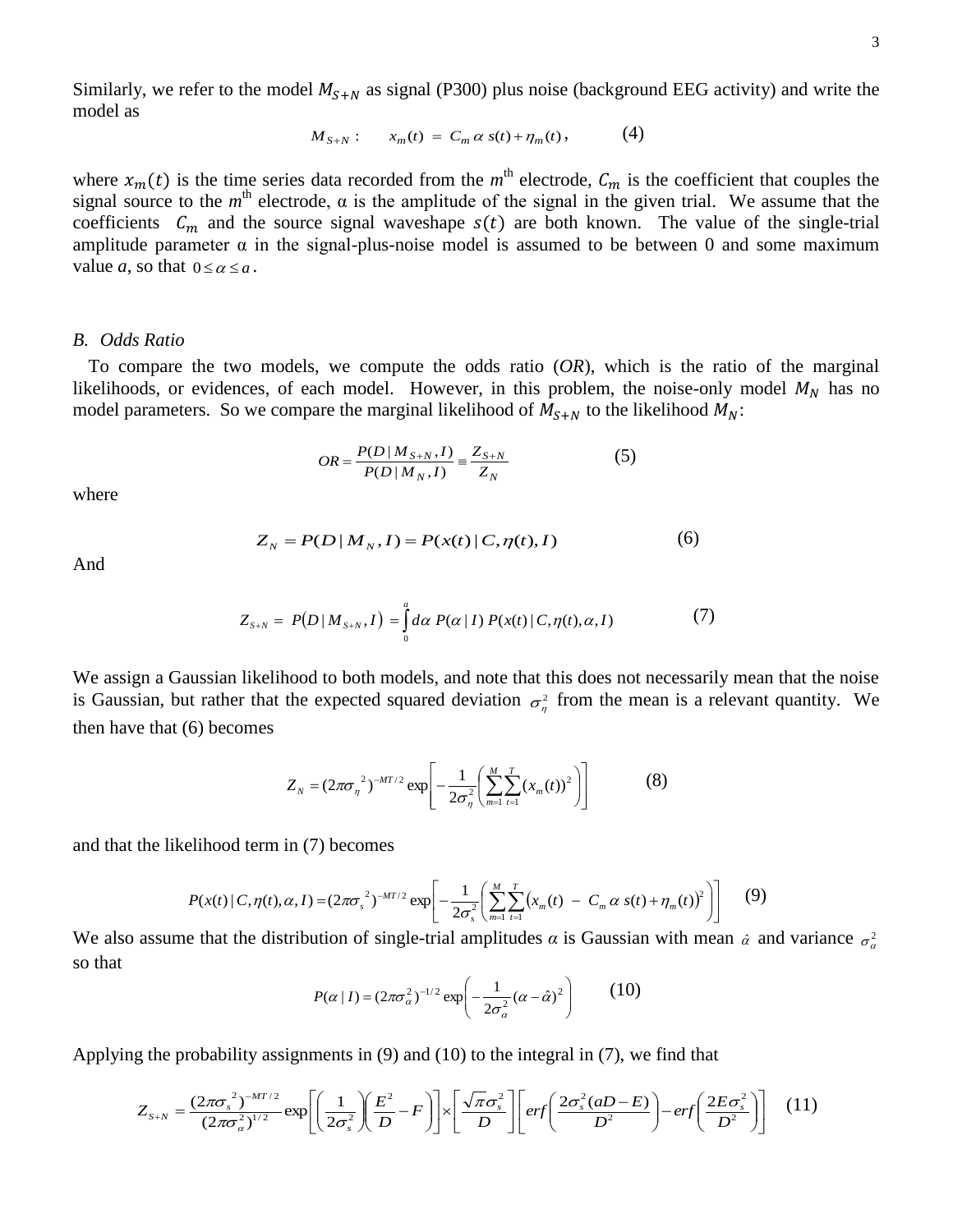where the function *erf*(*x*) is the *error function* defined as the integral of a Gaussian with zero mean and unit variance from zero to *x* [22].

Also by defining

2  $_2$   $_2$   $\sigma_s^2$ α  $S_{\alpha}^2 = \frac{\sigma_s^2}{\sigma_s^2}$ (12)

we have that

$$
D = \left( S_{\alpha}^2 + \sum_{t=1}^{T} \sum_{m=1}^{M} C_m^2 s^2(t) \right), \tag{13}
$$

$$
E = \left( S_{\alpha}^{2} \hat{\alpha} + \sum_{t=1}^{T} \sum_{m=1}^{M} C_{m} x_{m}(t) \, s(t) \right) \tag{14}
$$

and

$$
F = \left( S_{\alpha}^{2} \hat{\alpha}^{2} + \sum_{t=1}^{T} \sum_{m=1}^{M} (x_{m}(t))^{2} \right).
$$
 (15)

It is often easier to work with the logarithm of the probabilities. Taking the logarithm of the odds ratio (5) we have that

$$
\log OR = \log\left(\frac{Z_{S+N}}{Z_N}\right) = \log(Z_{S+N}) - \log(Z_N), \quad (16)
$$

which after some algebraic simplification, including the assumption that  $\sigma_s \approx \sigma_\eta$ , results in

$$
\log OR = \frac{1}{2} \left( \frac{E^2}{D\sigma_s^2} - \frac{\hat{\alpha}^2}{\sigma_a^2} \right) - \frac{1}{2} \log \left( 2\pi \sigma_a^2 \right) + \log \left[ \frac{\sqrt{\pi} \sigma_s^2}{D} \right] + \log \left[ erf \left( \frac{2\sigma_s^2 (aD - E)}{D^2} \right) - erf \left( \frac{2E \sigma_s^2}{D^2} \right) \right] \tag{17}
$$

Since the log odds ratio compares the evidence of the two models, it can be used as an index for signal detection. We will refer to this filter as the logOR filter.

The remainder of this paper focuses on evaluating the performance of this proposed method by comparing and contrasting its receiver operator characteristic (ROC) curves with those produced by the usual correlation method (dot product). These ROC curves are constructed by applying these techniques to times-series data consisting of synthetic EEG background signals in which are embedded P300 targets. The next section discusses the construction of the synthetic EEG data.

# **III. SYNTHETIC EEG DATA**

To analyze the performance of the logOR filter, we generated synthetic EEG data representing both EEG background and the P300 evoked response. Three channels of synthetic EEG data (Figure 1a) were generated to simulate recordings from Cz, Pz and Fz, which are commonly used for P300-based BMI applications [18]. The dipole model is used to scale the data among different electrodes. The data from each of these channels consisted of 300 epochs each being 800 ms in length and comprised of 200 samples, which is consistent with a sampling rate of 250 Hz. Thirty epochs were selected to each host a single P300 response.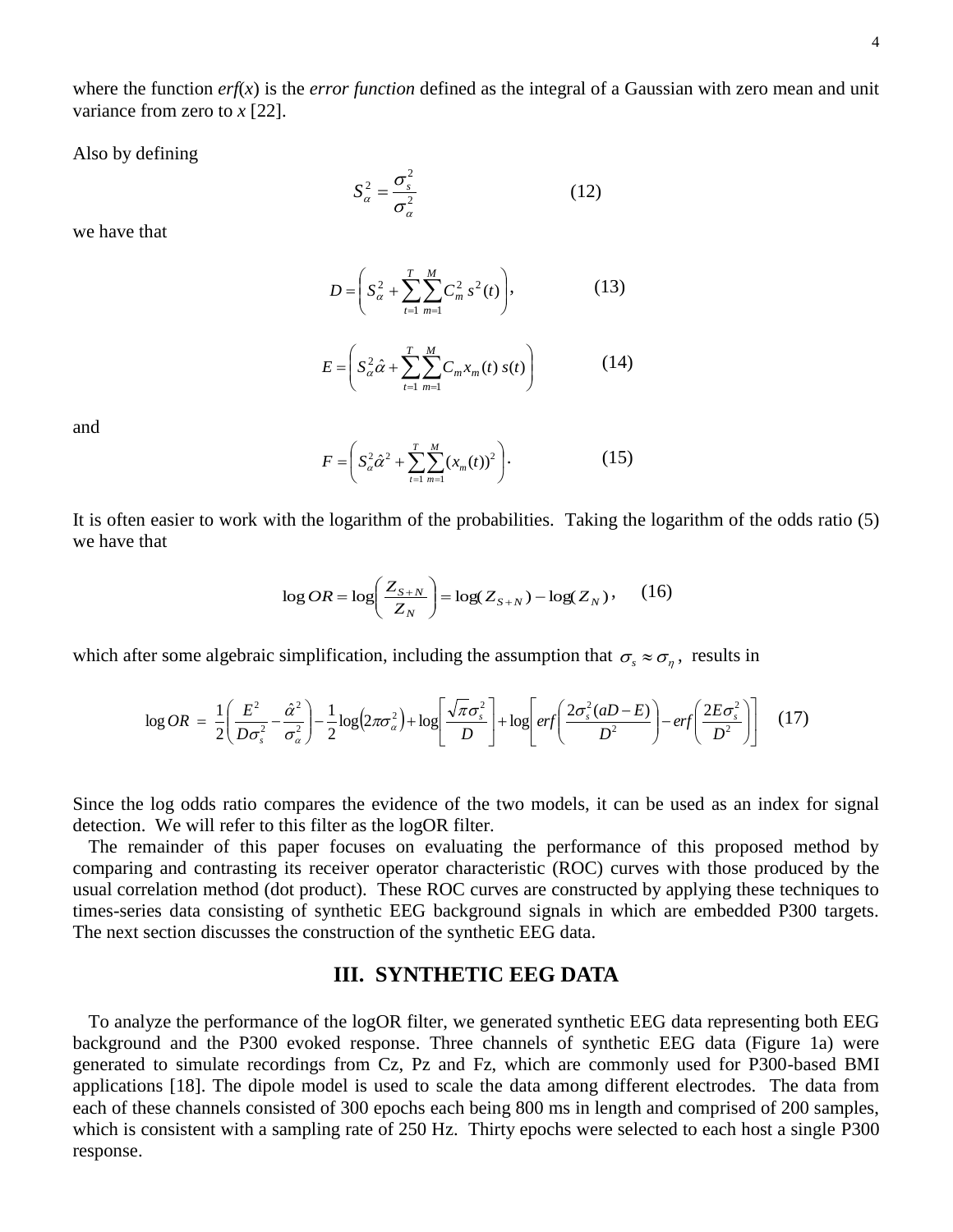

**FIGURE 1. (a)** An illustration of the synthetic EEG data generated for the filter evaluation. The three panels represent data recorded from different channels: Cz, Pz, Fz (top to bottom). Two P300s, indicated by arrows are embedded in these traces. **(b)** This figure illustrates the mean power spectrum of the synthetic EEG data. **(c)** The target signal (P300) template is shown in this figure. Note that we are using a noisy template to simulate a template generated by taking averages of P300 recording epochs.

We randomly generated a sequence of stimulus event times and used these times as latencies at which to superimpose the P300 template onto the synthetic ongoing background EEG signal, which we refer to as noise [23]. The stimulus event times were stored and used to identify as true/false-positives and true/falsenegatives during the filter evaluation. The remaining 270 epochs exhibited only ongoing background EEG (noise).

The synthetic P300 waveform was represented using the classical theory [23], [24] where an ERP waveform reflects a phasic-burst of activity. The P300 template (Figure 1b) was created with by producing a peak of width of 100ms starting around 300 ms after onset. To produce a P300 template more similar to what one would generate in the lab by averaging recorded P300 responses, we added low-level background noise to the P300 template.

To generate the ongoing EEG background, we used MATLAB code provided online by Yeung and Bogacz [25]. Fifty different sine waves were superimposed to create the background signal. This was done by randomly selecting a frequency for each sine wave between 0 and 50 Hz. The phase was selected at random, and the amplitude was chosen to be consistent with the Human EEG power law spectrum on which was superimposed two peaks at 10 and 60 Hz [26] (Figure 1c).

To study the effect of the SNR on the filter performance, we created 17 data sets where the SNR, calculated by the formula

$$
SNR_{dB} = 10 \log_{10} \left( \frac{A_{Signal}}{A_{Noise}} \right)^2, \tag{19}
$$

was varied in integral steps from -6 dB to 7 dB as well as 10, 15 and 20 dB. This covers the typical SNR range seen in BCI EEG applications, which is approximately from -6 dB to 6 dB [27].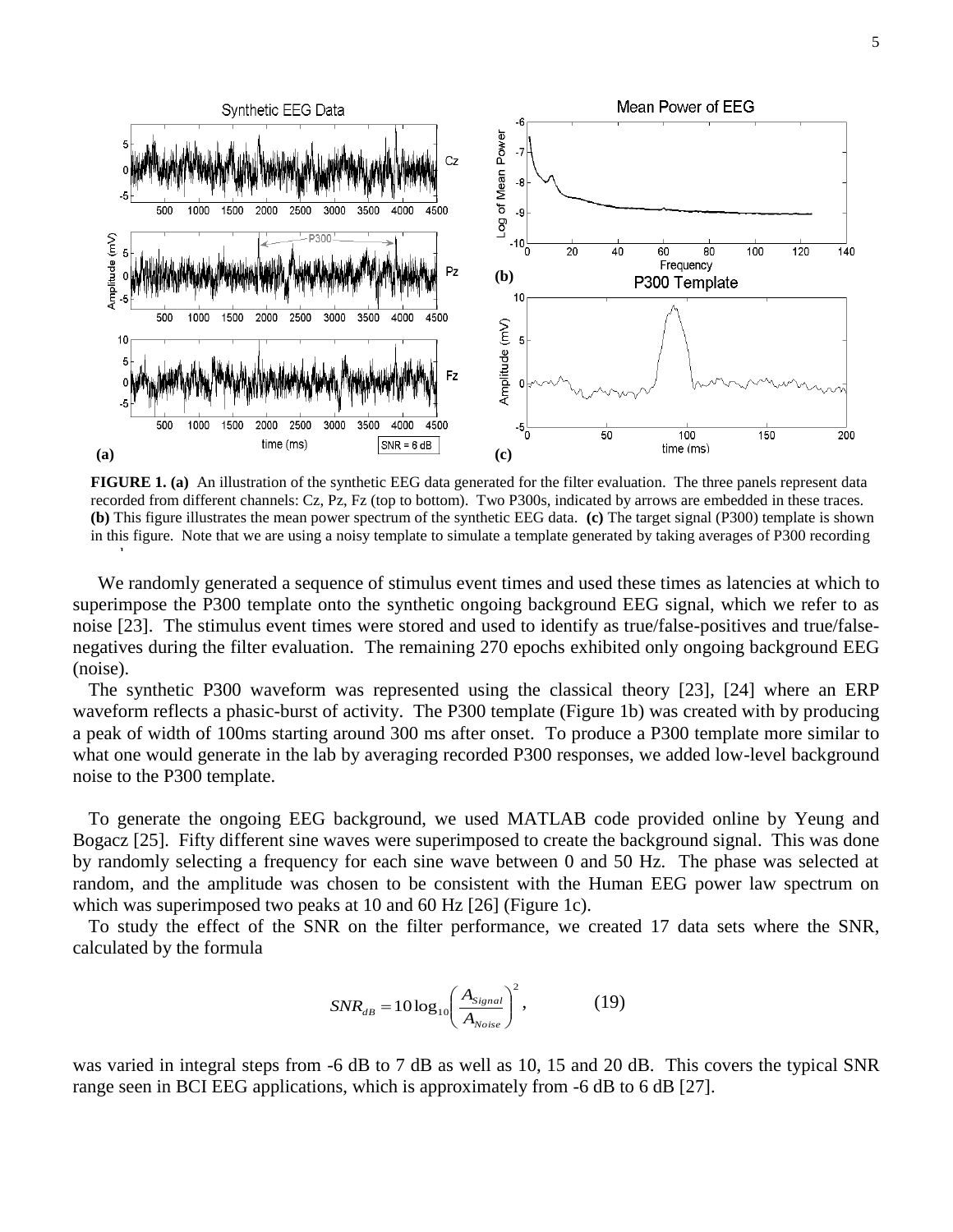0.549

0.5530

0.6004

 $SNR = -3 dB$ 

 $SNR = 1 dB$ 

 $SNR = 5 dB$ 

1

 $\overline{\mathbf{1}}$ 

7



**FIGURE 2.** Receiver Operative Characteristic (ROC) curves for both the Correlation Method (dashed) and logOR filter (solid). The area under the curve quantifies the efficacy of the detection method. Each panel shows results for a different SNR value varying from -5dB to 15 dB. As the SNR value increases, the area under the curves increases for both methods. The logOR filter out-performs the Correlation Method at all SNR levels.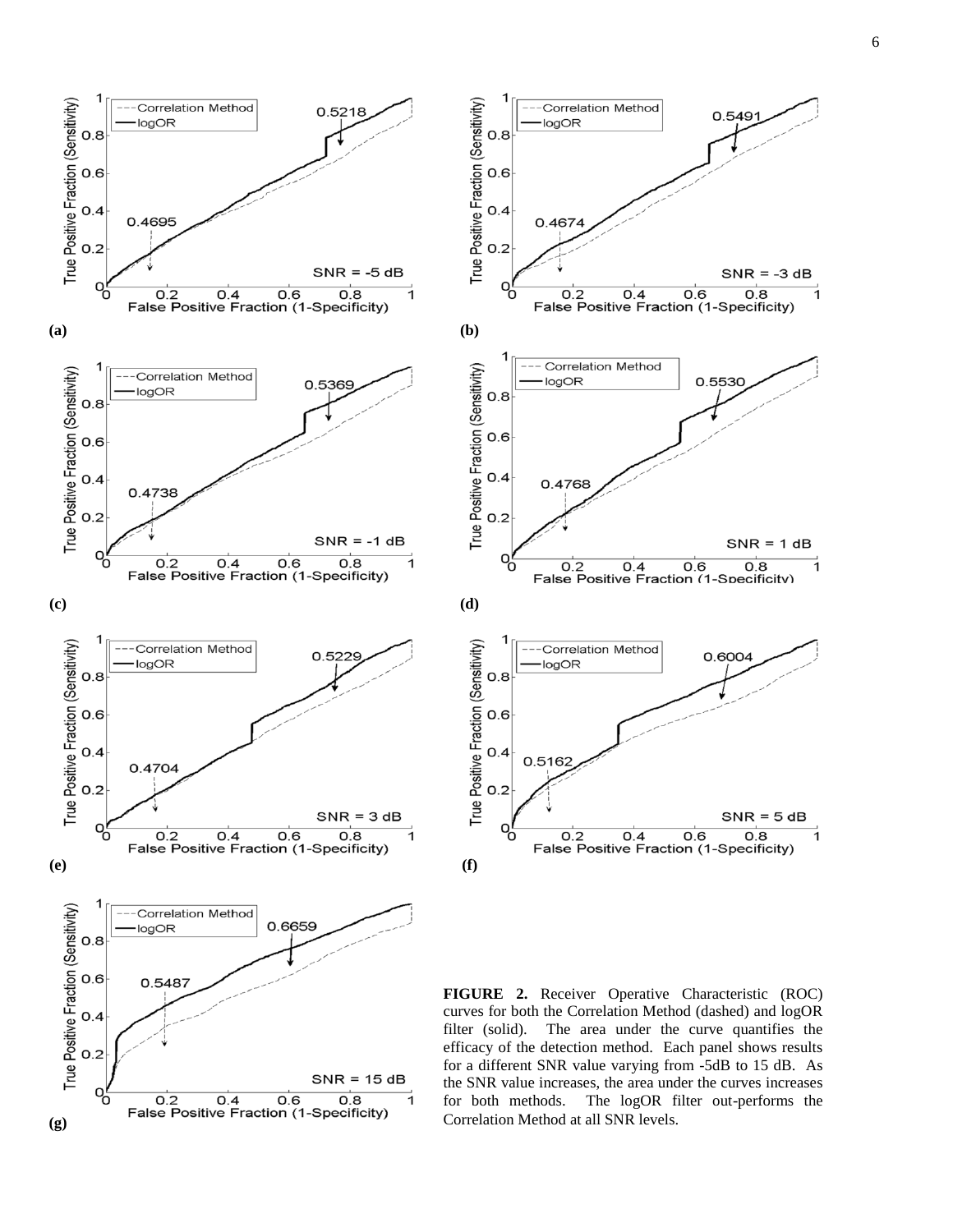## **IV. RECEIVER OPERATIVE CHARACTERISTICS (ROC) CURVES**

ROC curves serve as a performance measure of signal detection [20], [21] by plotting the true positive rate (also known as *sensitivity*) versus the false positive rate (*1–specificity*). Sensitivity is computed by identifying the fraction of correctly detected targets (P300) and specificity refers to the fraction of nontargets (non-P300) identified as non-targets. The fractional area under the ROC curve serves to quantify the performance of the detection methods so that a perfect detection method will result in unity; whereas a completely failed method will result in zero. The result is such that the more accurate the detection method, the greater the fractional area under the ROC curve.

### **V. DETECTION THRESHOLD**

The selection of a detection threshold value is a difficult task. As the detection threshold increases, the sensitivity decreases while the specificity increases, which means that the false positive fraction (1– specificity) decreases. To produce ROC curves, we calculate sensitivity and (1-specificity) for each distinct value of the detection measure (i.e logOR / Correlation) to consider it as a candidate for detection cutoff. By plotting (1–specificity) versus sensitivity, the efficacy of the detection method can be quantified by the area under the ROC curve. The ROC curve starts from the most strict decision cutoff point where sensitivity and (1–specificity) values are zero where there will be no positive detection, and ends at most lenient cutoff point where sensitivity and (1–specificity) values are one and all detection values are taken to represent a positive detection. The value of the area under the curve for the best detection method should be one [28], [29]. However, when a method results in an ROC curve where the area under the curve is less than one; there is always a tradeoff between sensitivity and (1–specificity). So, the detection threshold can be found by minimizing the distance between sensitivity and specificity. One can also find the threshold value by plotting the sensitivity and specificity versus the detection criteria, and selecting the decision threshold value based on the intersection point of sensitivity and specificity curves.



**FIGURE 3**. SNR vs. Area under ROC curves for the Correlation Method and the logOR filter. The value of Area under the curve increases as SNR increases for both methods. For higher values of SNR, the logOR filter performs much better than the Correlation Method.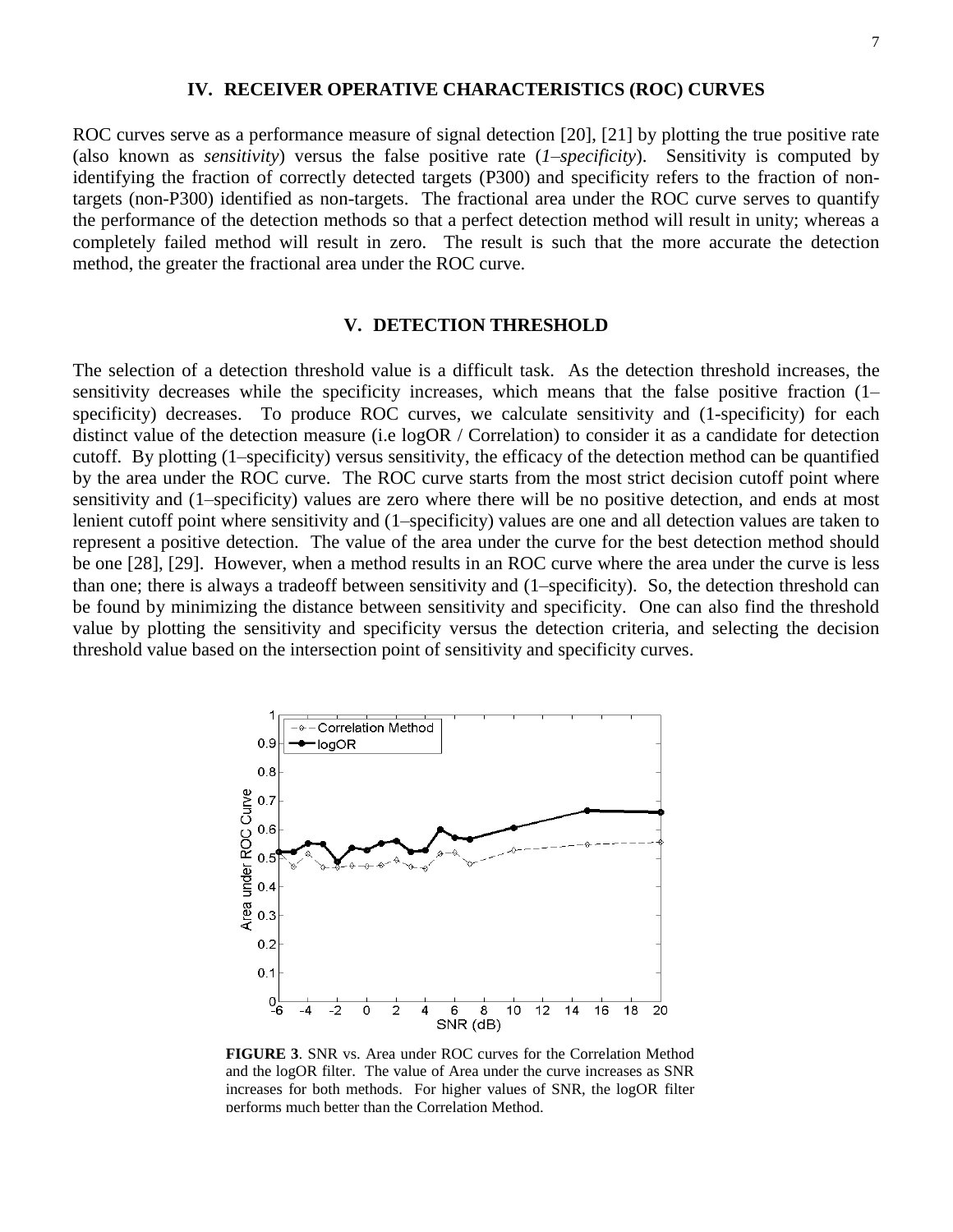#### **VI. RESULTS**

In this paper we developed and evaluated a template-based detection method that relies on the Bayesian log odds ratio (logOR filter) to detect the presence or absence of a P300 signal in a synthetic ongoing EEG dataset representing three commonly-used EEG channels: Cz, Pz and Fz.

We applied the logOR filter to the synthetic EEG data and compared the results to those obtained using the traditional correlation filter. Using the detections and the sequence of events used to generate the data, we computed the ROC curves for different SNR ranging from -6 dB to 20 dB to evaluate the performance of both methods. Figure 2 shows the resulting ROC curves for several SNR values ranging from -5 dB to 15 dB. The area under the ROC curve is consistently greater for the logOR filter indicating that the logOR filter out-performs the traditional correlation filter. A plot of the area under the ROC curves as a function of P300 SNR can be seen in Figure 3. Both methods exhibit similar performance at the lowest SNR value, but as the SNR increases, one can see that the logOR filter out-performs the correlation-based filter.

## **VII. DISCUSSION**

Most template-based methods designed to detect a target signal in a continuous EEG stream rely on the cross correlation of the incoming data with the template or target signal [15], [16]. Here we present a new approach in which we recast the problem of signal detection in terms of evidence-based model selection. By computing the Bayesian log odds-ratio between two models (the signal plus noise model,  $M_{S+N}$ , and the noise only model,  $M_N$ ), we produce an index, which we refer to as the logOR filter. The value of the logOR filter index is high when the target signal, for example a P300, is present and low otherwise. We studied the performance of these two methods by applying them to synthetic EEG signals with P300 targets exhibiting SNRs ranging from -6 to 20 dB. Performance was quantified by constructing the ROC curves for each method and computing the area under the ROC curve. We found that the logOR filter outperforms the correlation method. This suggests that systems aiming to minimize the number of target trials, such as P300-based BCI/BMI systems, may benefit from employing the logOR filter. However it is observed that logOR filter performance is very sensitive to differences between the assigned and true standard deviation values of the background noise and the trial-to-trial amplitude variability of the P300 response. Therefore in a practical application one must choose the values of these parameters very carefully to calculate the logOR filter value.

#### ACKNOWLEDGMENTS

*The authors would like to thank Dr. Dennis J. McFarland for valuable discussions, access to EEG data and instruction regarding the BCI2000 system*

#### **REFERENCES**

- [1] M. A. B. Brazier. "Evoked responses recorded from the depths of the human brain," *Annals of the New York Academy of Sciences*, 112(1): pp. 33–59, 1964.
- [2] C. C. Duncan, R. J. Barry, J. F. Connolly, C. Fischer, P. T. Michie, R. Näätänen, J. Polich, I. Reinvang, and C. V. Petten. "Event-related potentials in clinical research: guidelines for eliciting, recording, and quantifying mismatch negativity, P300, and N400," *Clinical Neurophysiology*, 120(11): pp. 1883–1908, November 2009. PMID: 19796989.
- [3] D. Friedman and R. Johnson. "Event-related potential (ERP) studies of memory encoding and retrieval: a selective review," *Microsc Res Tech*, 51(1): pp. 6–28, 2000.